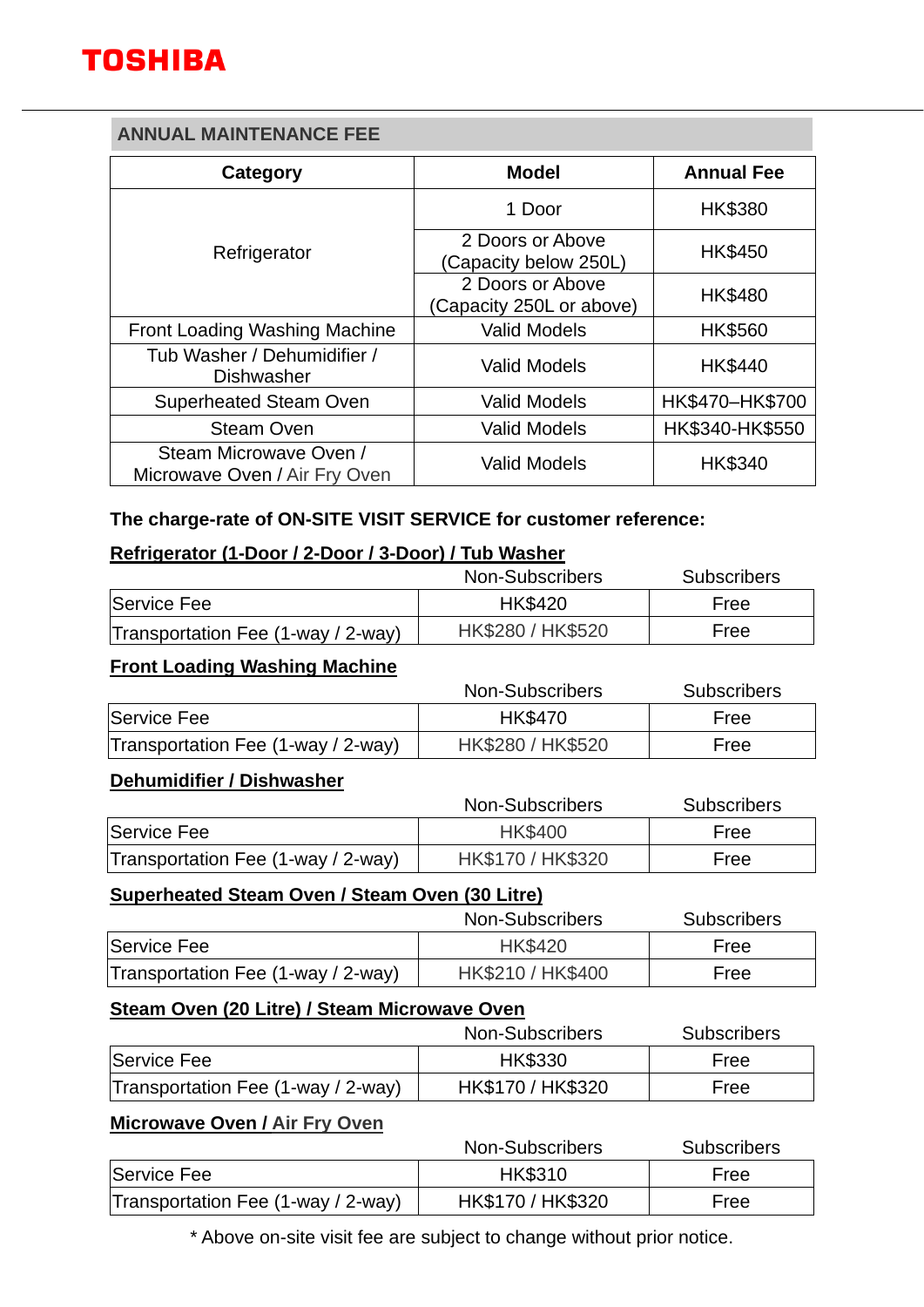# **SERVICE SCOPE**

# **Refrigerator**

- $\triangleright$  Free on-site visit services.
- ➢ Free replacement or repairing of the examined defective electrical parts (cabinet, accessories as: glass shelf, crisper, gasket, shelf, ice-tray & interior cleaning are excluded).
- ➢ Free Transportation Fee for workshop service.
- ➢ Loan set is on demand and subject to stock available. Subscribers will enjoy priority loan set arrangement.
- ➢ Maintenance Fee is non-refundable. In case if the required spare parts are discontinued which repair service could not be carried out, we would refund the subject Maintenance Fee calculated on pro-rata basis.

## **Tub Washer / Front Loading Washing Machine / Dishwasher (Household Use)**

- $\triangleright$  Free on-site visit services.
- $\triangleright$  Free replacement or repairing of the examined defective electrical parts (cabinet, gasket, drain pump filter, filter net, water kettle, bowl basket ,chopstick basket, water tank lid, drainage pipe, top nozzle, lower spray arm, detergent dispenser, attachments, extending supply or drain hoses, water tap, plumbing, drainage servicing, cleaning tub and accessories are excluded).
- ➢ Free Transportation Fee for workshop service.
- ➢ Maintenance Fee is non-refundable. In case if the required spare parts are discontinued which repair service could not be carried out, we would refund the subject Maintenance Fee calculated on pro-rata basis.

# **Dehumidifier**

- $\triangleright$  Free on-site visit services.
- $\triangleright$  Free replacement or repairing of the examined defective electrical parts (cabinet, handle, casters, air filter, air cleaning filter, water receptacle, drain hose attached and accessories are excluded).
- ➢ Free Transportation Fee for workshop service.
- ➢ Maintenance Fee is non-refundable. In case if the required spare parts are discontinued which repair service could not be carried out, we would refund the subject Maintenance Fee calculated on pro-rata basis.

### **Superheated Steam Oven / Steam Oven / Steam Microwave Oven / Microwave Oven / Air Fry Oven**

- $\triangleright$  Free on-site visit services.
- $\triangleright$  Free replacement or repairing of the examined defective electrical parts (cabinet, handle, cavity, button, knob, water tank, drain tray and accessories are excluded).
- ➢ Free Transportation Fee for workshop service.
- ➢ Maintenance Fee is non-refundable. In case if the required spare parts are discontinued which repair service could not be carried out, we would refund the subject maintenance Fee calculated on pro-rata basis.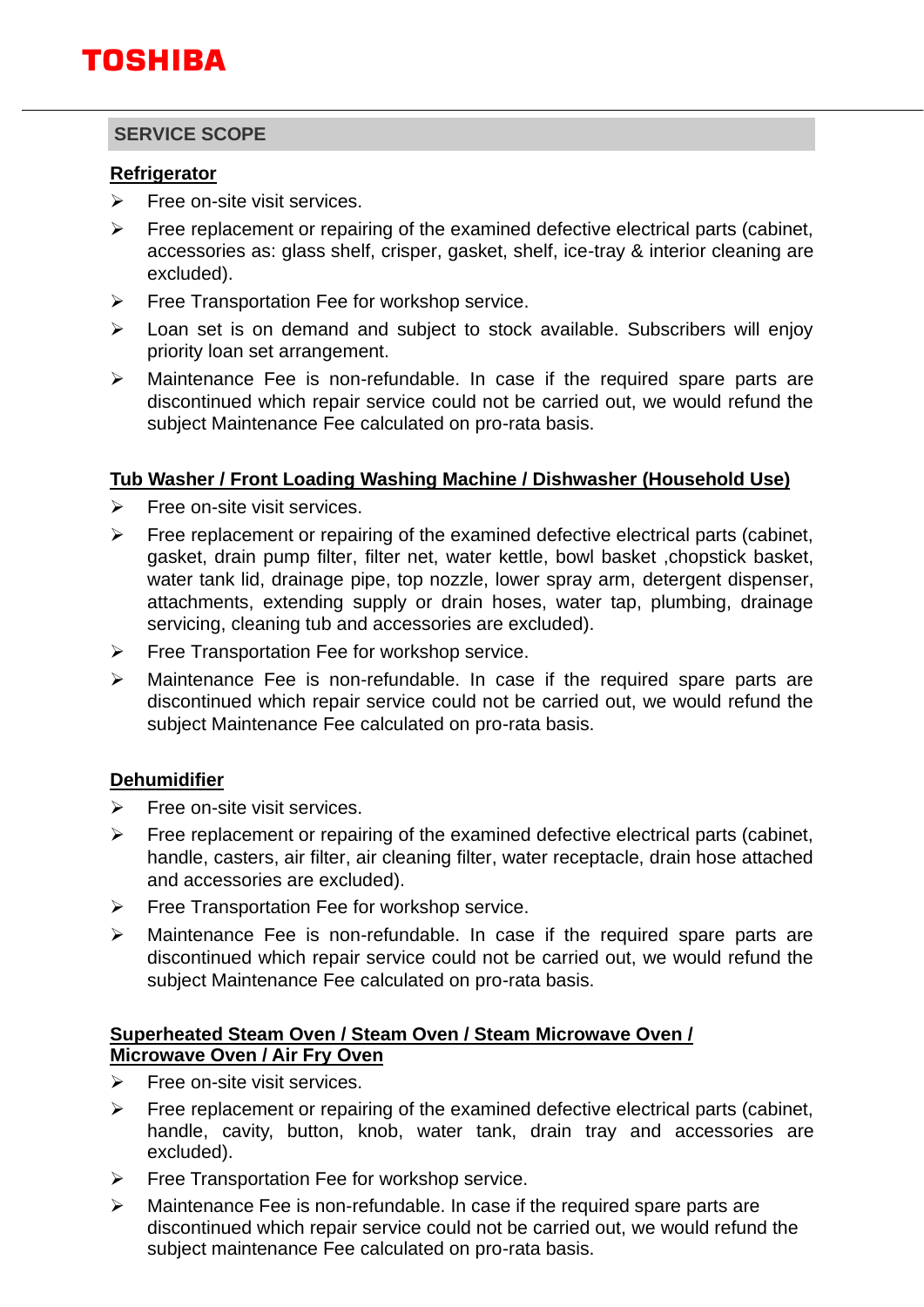

### **TERMS & CONDITIONS**

Toshiba Hong Kong Limited extended-warranty scheme is valid in Hong Kong only (not applicable to outlying islands, restricted areas, not public transport media areas or the product is on yacht or boat). Any other extended-warranty certificate issued by other parties would not be accepted.

Within the extended-warranty period, any defect that in judgment of our technician, caused under normal use, we are responsible for repairing or replacing parts free-of-charge. All replaced defective parts shall become our property

Below are terms and conditions of extended-warranty scheme:-

- 1. While providing service under extended-warranty period, customer must present the original extended-warranty contract for confirmation; otherwise, the service would be on charge basis.
- 2. The extended-warranty contract and service will be commenced upon receivable of payment.
- 3. Extended-warranty fee is non-refundable. In case there is the required spare parts are discontinued which repair service could not be carried out, we would consider to refund the subject extended-warranty fee calculated on pro-rata basis.
- 4. Extended-warranty service does not cover:
	- (a) installation, dismantling, removal nor disposal service, overhaul cleaning service, recondition, relocation, removal or reinstallation of any fittings and facilities which impede for repair service, accessories, exterior equipment of the product (Details refer to "Service Scope").
	- (b) any damage or loss is caused by other parties' service and any parts found of being repaired or altered by unauthorized person.
	- (c) the product has been damaged through misuse, negligence, accident or natural calamities; defects by connecting to external equipment, excessive erosion or rust, or other events beyond the Company control.
	- (d) to work under hazardous conditions.
	- (e) the serial number of the product has been altered, defaced or removed.
	- (f) request for replacement of workable scratched or aged parts.
	- (g) Staircase Handling Surcharge, Transportation Surcharge for the locations where trucks cannot access (e.g.: village house), Additional Charge for tunnels, bridges or roads etc., or other additional charges (if any).
- 5. If the location or surrounding is impeded and caused our technician cannot conduct inspection or repair service under the safety condition, customer should provide a safe and appropriated facility, such as ladder, working platform or scaffolding; or dismantle and restore the product to the place by customer. Any cost and related application is responsible by customer.
- 6. The Company shall not be liable for any direct or indirect loss, claims, or contingent in connection with any defects, faults or failure of the products.
- 7. Onsite service in Tung Chung, Discovery Bay and Ma Wan is required longer time to arrange and additional fee will be charged.